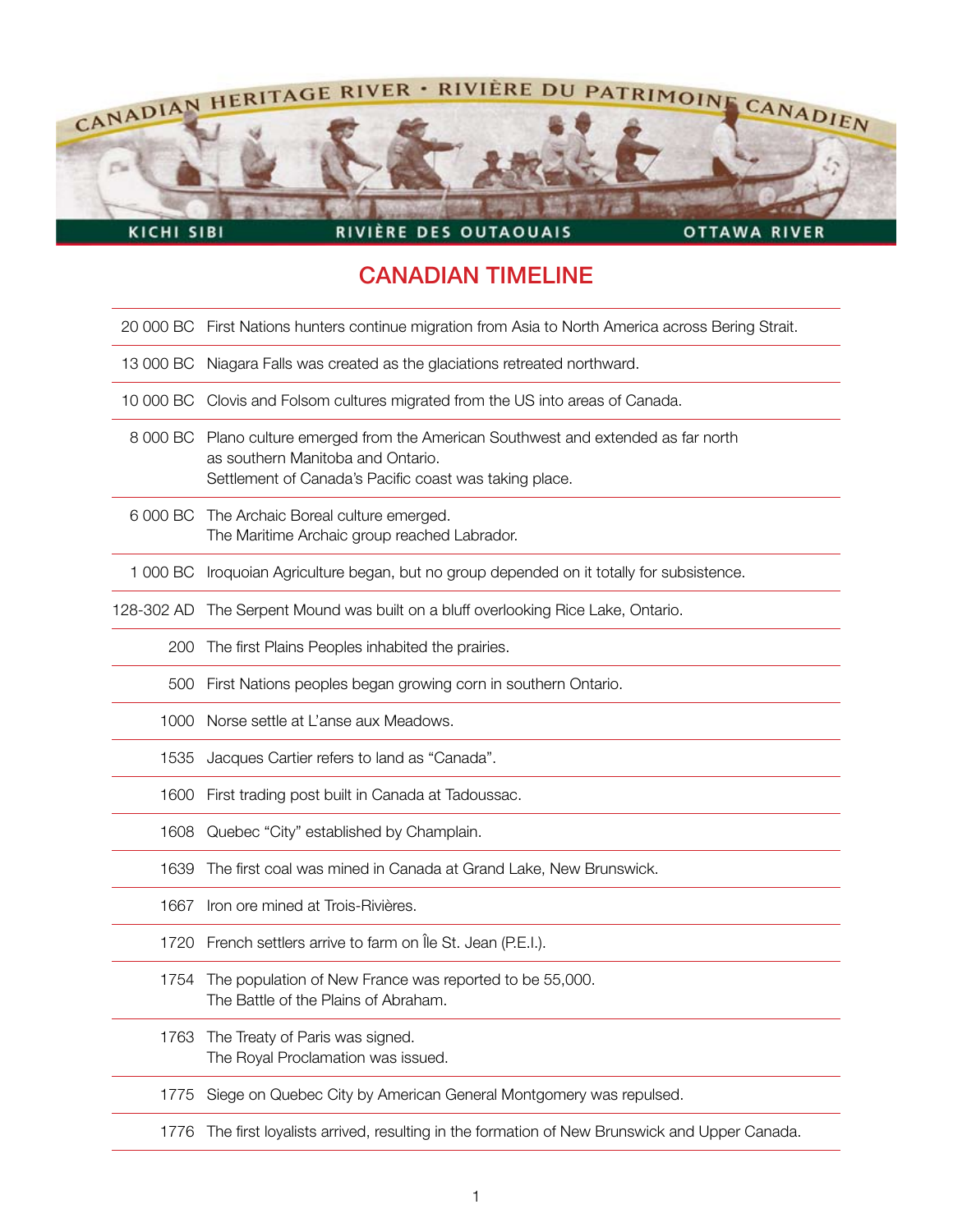| 1778      | Captain James Cook sights Vancouver Island.                                                                                                                                                                                   |
|-----------|-------------------------------------------------------------------------------------------------------------------------------------------------------------------------------------------------------------------------------|
| 1791      | Constitutional Act created colonies of Upper and Lower Canada.                                                                                                                                                                |
| 1807      | The Montreal Curling Club (first significant sporting club in Canada) was founded.                                                                                                                                            |
| 1812      | Governor Miles Macdonell arrived at Red River to establish Selkirk's colony.                                                                                                                                                  |
| 1813      | Battle of Crysler's Farm – decisive battle of the "War of 1812".                                                                                                                                                              |
| 1814      | The Treaty of Ghent, ending the "War of 1812", was signed.                                                                                                                                                                    |
| 1815      | John A. Macdonald was born in Glasgow, Scotland.                                                                                                                                                                              |
| 1821      | Agreement was reached to merge the North West Company and the Hudson's Bay Company,<br>creating a near monopoly of the fur trade in British North America.                                                                    |
| 1826      | Bytown grew from a campsite established by John By. Site would eventually become<br>the City of Ottawa.                                                                                                                       |
| 1829      | Welland Canal opened.                                                                                                                                                                                                         |
| 1832      | Cholera Epidemic kills an estimated 10% of the population.                                                                                                                                                                    |
| 1840      | Rev James Evans devised the system of Cree syllabics by which the Cree<br>language became written.<br>The Great Auk became extinct.                                                                                           |
| 1841      | First session of the Parliament in the United Canadas.                                                                                                                                                                        |
| 1840-1860 | The Underground Railroad operated in Canada.                                                                                                                                                                                  |
| 1842      | Geological Survey of Canada founded.                                                                                                                                                                                          |
| 1844      | The Capital of Canada was moved from Kingston to Montreal, Canada East.                                                                                                                                                       |
| 1845      | The first volume of Francois-Xavier Garneau's, "Histoire du Canada" was published in Quebec.                                                                                                                                  |
| 1846      | Oregon Boundary Treaty establishes border between Canada and the United States.                                                                                                                                               |
| 1857      | The world's first commercial oil production began at Petrolia, Ontario. Queen Victoria<br>announced that she had chosen Ottawa to be the new capital of Canada.                                                               |
| 1862      | Gold discovered at Williams Creek, British Columbia.                                                                                                                                                                          |
| 1863      | The Quebec Conference convened. The 72 resolutions became the basis of Confederation.                                                                                                                                         |
| 1864      | The Charlottetown Conference was held.                                                                                                                                                                                        |
| 1867      | The British North America Act was passed by the British Parliament, joining the colonies<br>of Canada (Ontario and Quebec), Nova Scotia and New Brunswick in one federal union.<br>Confederation received royal proclamation. |
| 1869      | The Hudson's Bay Company surrendered Rupert's Land to the Canadian Government.                                                                                                                                                |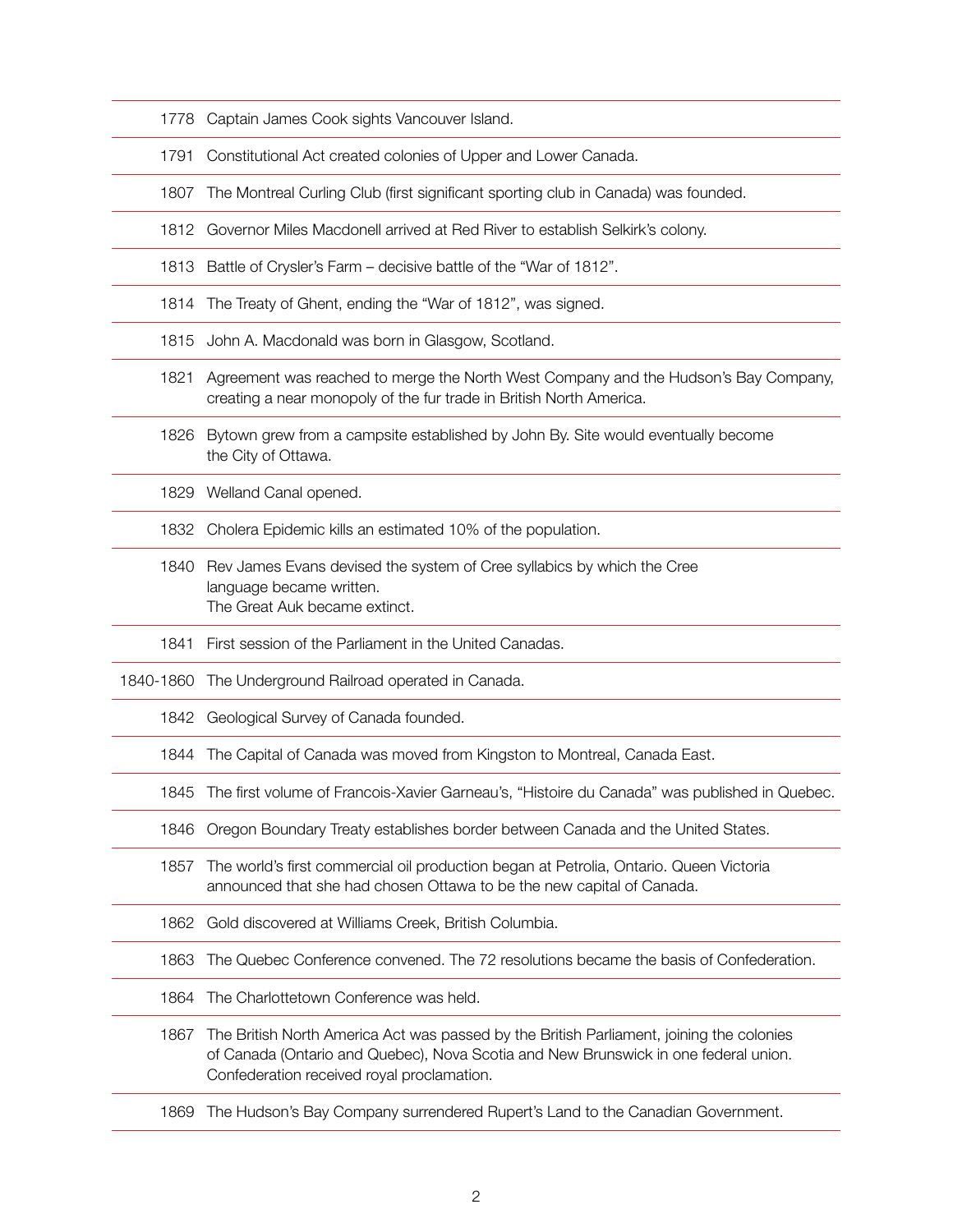- 1870 Manitoba joined Confederation. Northwest Territories joined Confederation.
- 1871 British Columbia joined Confederation.
- 1873 Prince Edward Island joined Confederation as Canada's 7th province.
- 1875 Fort Calgary was established.
- 1879 Sir Sandford Fleming first proposed standard time zones.
- 1880 British sovereignty over the Arctic Islands passed to Canada.
- 1884 Joseph Burr Tyrrell discovered the partial skull of a Cretaceous dinosaur near the Red Deer River in Alberta .
- 1885 The last spike was driven for the Canadian Pacific Railway.
- 1886 The original parliament buildings in Ottawa were opened.
- 1893 The Ontario government created Algonquin park, Canada's first provincial park.
- 1896 The Klondike Gold Rush began.
- 1898 Yukon joined Confederation.
- 1905 Alberta and Saskatchewan joined Confederation.
- 1914 Canada enters World War I.
- 1915 Nellie McClung presented the Alberta legislature with a petition demanding that women be given the right to vote. The right was granted. John McCrae wrote "In Flanders Fields".
- 1917 Battle of Vimy Ridge.
- 1918 The Armistice with Germany ended World War I.
- 1921 Frederick Banting and Charles Best first isolated insulin, an achievement for which they received the Nobel Prize.
- 1927 Canadian, Davidson Black discovered a fossil molar of Peking Man in a cave near Beijing China.
- 1929 The Privy Council ruled that women were legally 'persons' and therefore could hold seats in the Canadian Senate.
- 1932 The TransCanada telephone system was established.
- 1935 Arthur Jeffrey Dempster discovered uranium -235, used in producing the first nuclear chain reaction. 1000 unemployed men boarded freight cars in Vancouver to begin the "On to Ottawa" trek.
- 1939 Canada enters World War II.